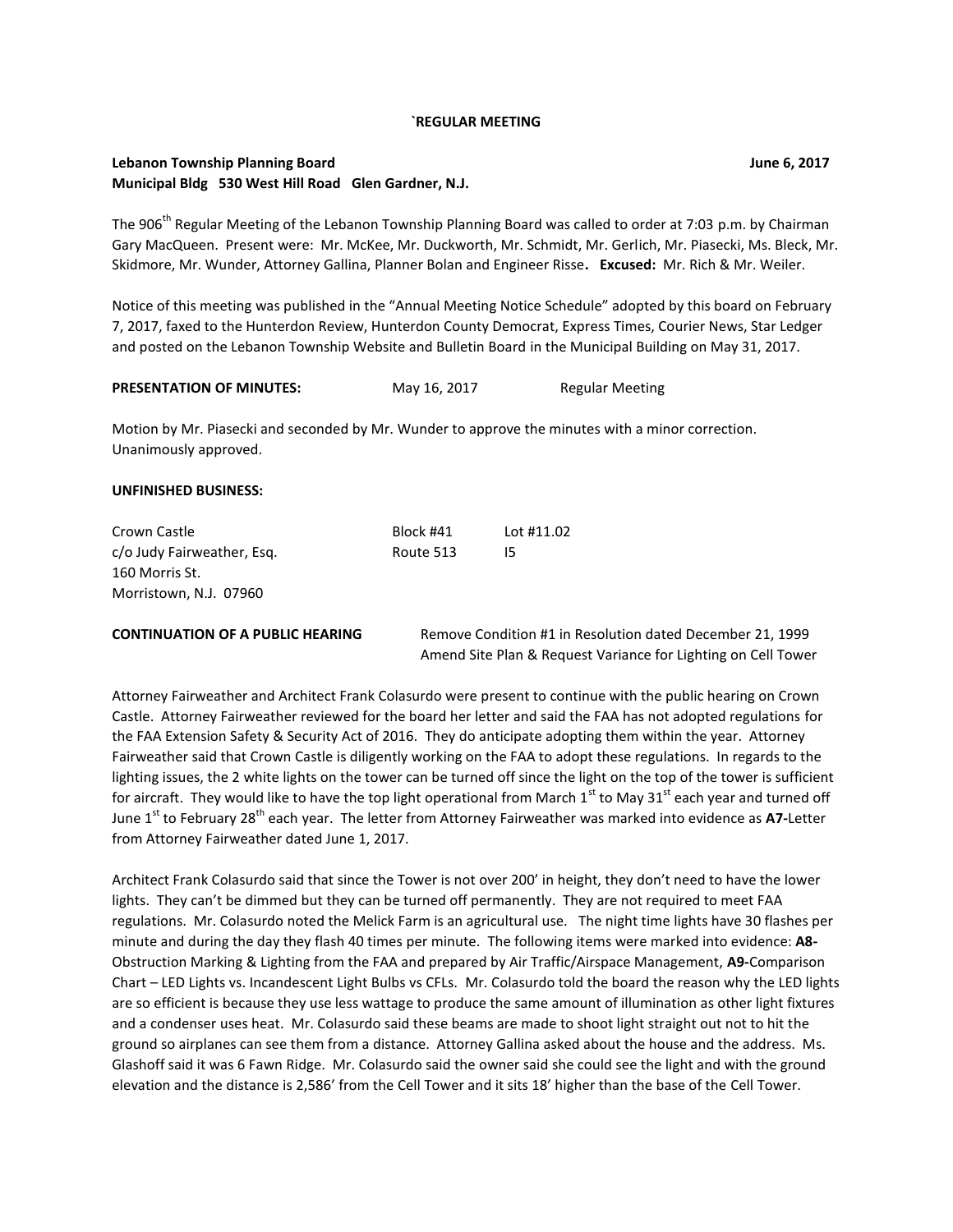This light has zero ground splatter. Mr. Colasurdo said he was able to get the distance off of Google Earth which is an approximate distance.

Chairman MacQueen asked if the board had any questions of Mr. Colasurdo. Mr. Skidmore asked if 6 watts was equal to 60 watts and Mr. Colasurdo said yes. Mr. Skidmore stated that this is a dark sky area and at night we see stars and we don't want to see a red flashing light. Mr. Skidmore said if the red light is to be seen by airplanes from miles away, then the residents can also see the red light. It does have an impact on quality of life. If the lights can be turned off seasonally then why not have them on as needed and turned on when Mr. Melick knows when the crop dusters are coming. Attorney Fairweather said Mr. Melick also uses the aircraft to keep the air moving which is an agricultural use. Attorney Fairweather didn't have a problem with turning the lights on and off and until the rules have been adopted she did not think it would be a problem to have them on as needed. Chairman MacQueen said in the letter marked **A7** which indicates that the lights would only need to be on March  $1<sup>st</sup>$  to May 31<sup>st</sup> each year and it would be just the red light that would be on. Attorney Fairweather said the other lights would be off permanently. Chairman MacQueen asked if this could be worked out with the landowner. Attorney Fairweather said if the property owner isn't agreeable to this, then she would come back to the board. Mr. Duckworth asked to clarify that what we are agreeing too will still be agreeable when and if the regulations are adopted.

Attorney Fairweather said that Crown Castle manages over 40 thousand towers in the United States and they are trying to have the FAA adopt these farming regulations. Attorney Gallina said that the federal regulations would pre-empt anything that is agreed to this evening. Attorney Fairweather said they are still negotiating the regulations that they want to see adopted. Mr. Schmidt said he is in favor of turning on the lights as needed. Also, this is not crop dusting but frost prevention. Mr. Schmidt said he feels this would be done 3-4 times per year in the spring. Mr. Gerlich asked who would be turning the lights off and on. Would it be Mr. Melick or a service man? Attorney Fairweather said if the switch is at the bottom of the tower then then Mr. Melick would be able to turn it on and off. Mr. Colasurdo said we need to make sure that when the light is turned off that it doesn't send an emergency message that the light is out. Mr. Piasecki said the reason he wanted Mr. Melick here was to answer any of the questions that have been brought up. Mr. Melick would have been able to tell the board that the helicopter flies from 3:00 am to 5:00 am, because that is when the frost hits and the most damage is done to crops and would also be able to tell the board they are present during the spraying. Mr. Piasecki said he would like to have this statement as a condition. Attorney Fairweather had no problem with this being a condition in the Resolution.

Mr. Piasecki referred to discussion at the last meeting regarding the lights. The board was told that the lights can never been turned off and now we are being told they can. What has changed? Attorney Fairweather said for now it is voluntary once the regulations are put into effect, then we will have to follow the regulations. For now there are no regulations, but once that changes then for safety we will have to follow the regulations. Mr. Piasecki noted that our Zoning Officer was told even though the lights are not permitted per the ordinance, once the lights were turned on they could not be turned off. Planner Bolan noted that this is a variance and the board needs to be satisfied with the positive and the negative criteria in order to grant the variance. Planner Bolan said he has not heard anything about the variance criteria but also said the board can put conditions on this application.

Attorney Fairweather said the legal criteria is safety reasons that's why the light is necessary. We need to see if it meets the positive criteria which would be the public health, safety and welfare. The negative criteria is the hearing of the helicopter which we have gone over and is the only negative part. The flying part of this isn't the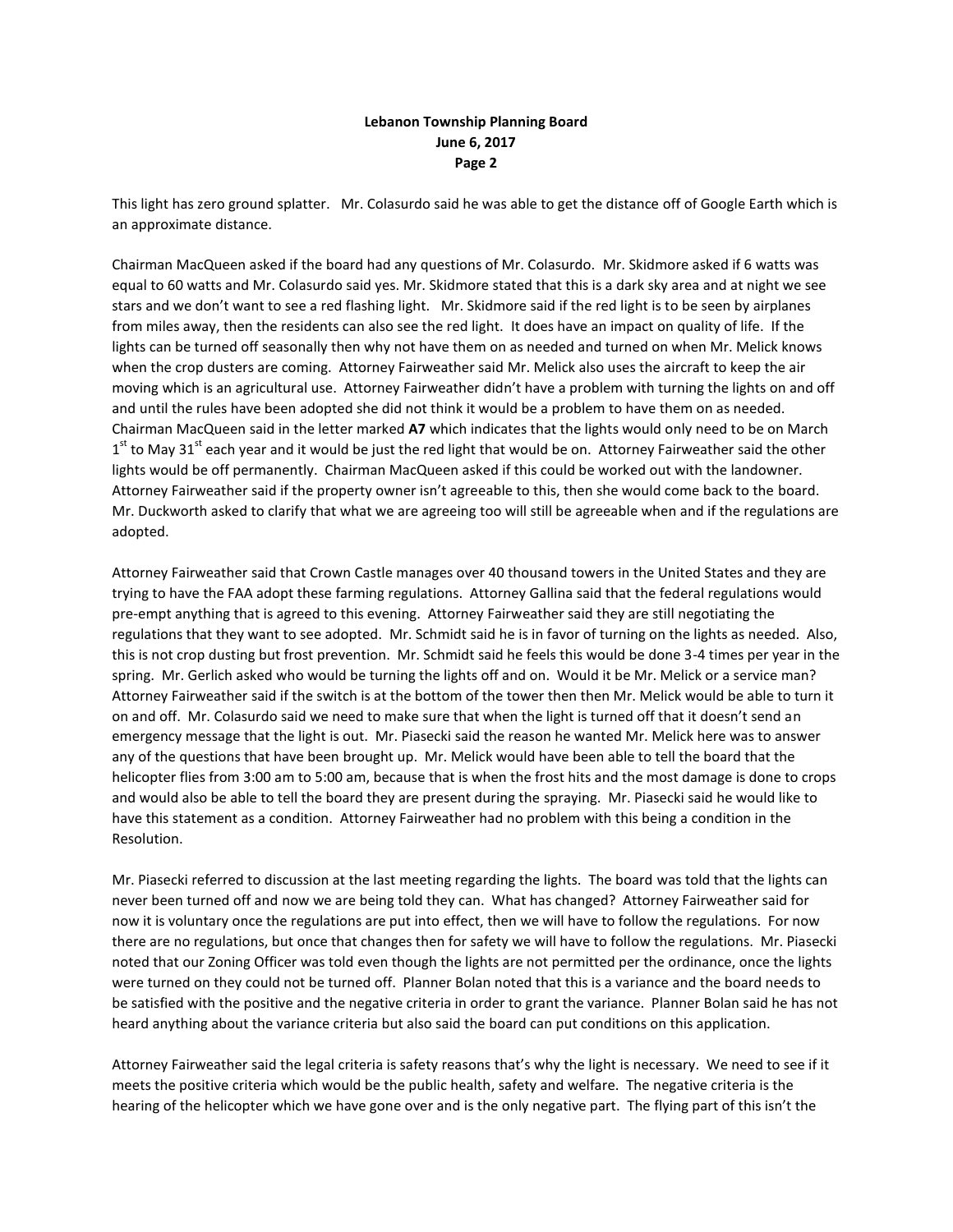issue since that is part of the agricultural portion. Attorney Fairweather said it is up to the board to decide whether the applicant has met the negative and positive criteria. Attorney Fairweather summarized by stating that they have answered all the questions that the board had from the first hearing. They addressed having minimal usage of the lights. At this time, Chairman MacQueen asked if the board had any questions. Mr. Piasecki had a question of Planner Bolan regarding the negative & positive criteria. Planner Bolan said the negative criteria is whether the variance can be granted without substantial detriment to the public good and without substantial impairment to the zone plan & zoning ordinance. Mr. Piasecki said it just isn't the tower but electrical power lines, trees, houses that play into this. Attorney Fairweather said this is the end of their presentation and summarized. They have tried very hard to go with the minimal amount on the lights, have checked out all of the questions by the board last month. If the helicopters are going to fly, then some light is better than none.

Chairman MacQueen opened the hearing to the public for questions of the testimony given. The following person had questions of the testimony given: Nancy Wolfe of Vernoy Road an adjacent property owner to the Melick farm. At the conclusion of the questions, Chairman MacQueen opened the hearing to the public for comments and statements. Ms. Wolfe was sworn in to give testimony. At the conclusion of the testimony, Chairman MacQueen asked for a motion to close the public portion of the hearing. Motion by Ms. Bleck and seconded by Mr. Schmidt to close the public portion of the hearing. Unanimously approved. The board deliberated at this time. Chairman MacQueen noted that this Cell Tower was the first one approved under the new Cell Tower Ordinance adopted December 1998. Planner Bolan said that the applicant along with 1 co-locator filed with the Zoning Board but once the ordinance was adopted, they reapplied to the Planning Board. Mr. McKee said that the terrain of the township has not been taken into consideration. Since then there have been several collocators to that Cell Tower. During the discussions, the board members all agreed to the lights only being used when needed. Chairman MacQueen said the red light was seen up on Sliker Road. Attorney Gallina went over the conditions the applicant agreed too. At the conclusion of the board's deliberations, motion by Mr. Skidmore and seconded by Mr. Wunder to approve the application to amend the Site Plan and grant a variance for the lights with the following conditions:

- a. The applicant is granted permission to have the light on top of the cell tower
- b. Condition #1 from the Resolution of December 21, 1999 be eliminated.
- c. Approval from all outside agencies having jurisdiction.
- d. Payment of all fees and escrows to be current
- e. Side lights to be turned off permanently
- f. Light at top of tower to be used as needed from March  $1^{\text{st}}$  to May 31 $^{\text{st}}$ .
- g. The height of the light not to exceed 162.7 feet.
- h. The light will be turned on and off by property owner.
- i. The turning off of lights will not send an emergency signal to the FAA.
- j. The lights on the tower will be on from March  $1<sup>st</sup>$  to May 31 $<sup>st</sup>$  as needed for agricultural use only.</sup>

| <b>ROLL CALL</b> | <b>Yes:</b> Mr. McKee    | Mr. MacQueen | <b>Abstain: Mr. Gerlich</b> | <b>Absent: Mr. Rich</b> |
|------------------|--------------------------|--------------|-----------------------------|-------------------------|
|                  | Mr. Duckworth Mr. Wunder |              | Ms. Bleck                   | Mr. Weiler              |
|                  | Mr. Schmidt              | Mr. Skidmore |                             |                         |
|                  | Mr. Piasecki             |              |                             |                         |

#### **Attorney Gallina will prepare the Resolution to be on the next Agenda of July 18, 2017.**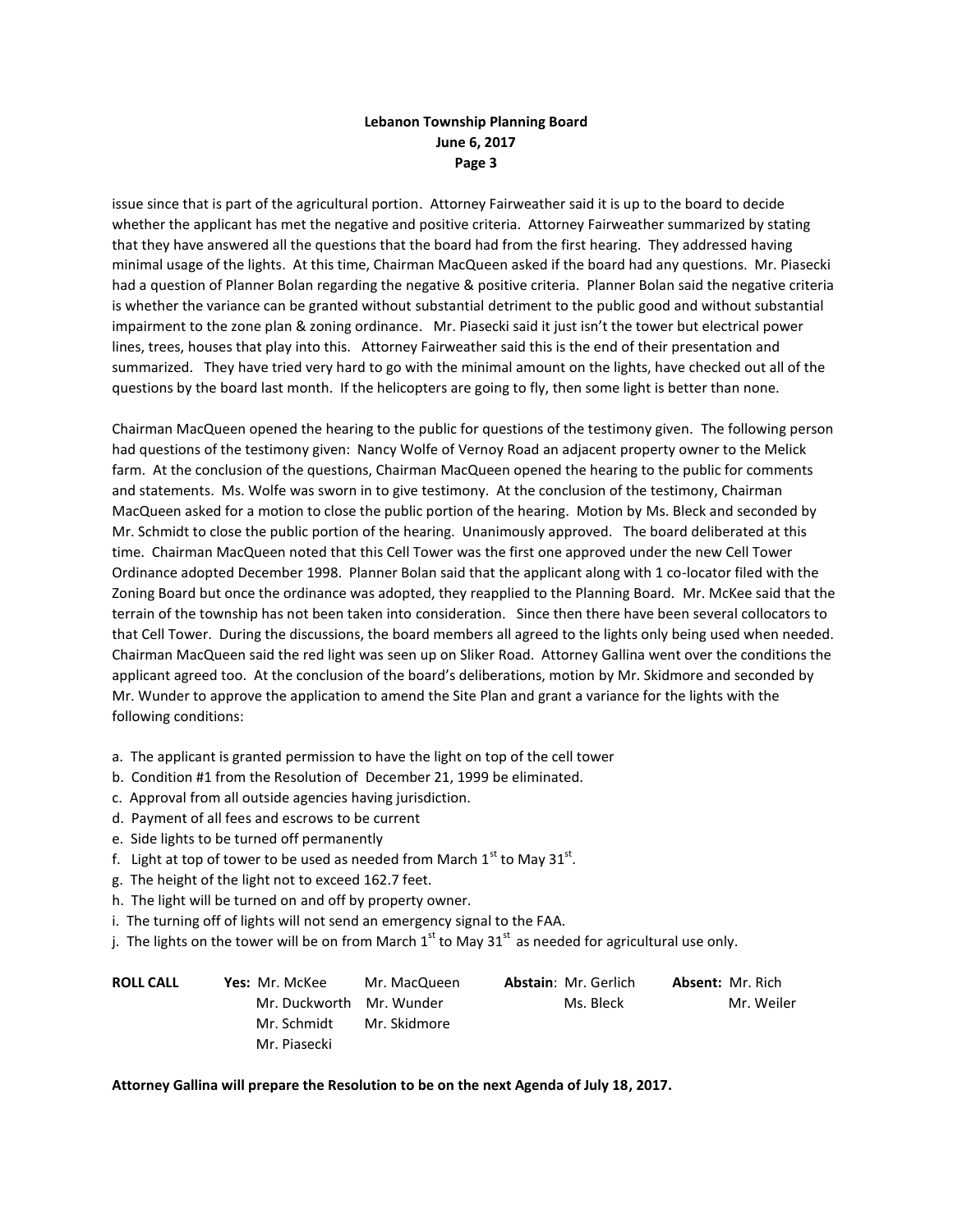At this time, the board took a short recess at 8:17 p.m. When the board reconvened at 8:25 p.m. Chairman MacQueen announced the next item on the agenda.

#### **COMPLETENESS ITEMS/WAIVERS:**

| a. Vigilant Deployment, LLC     | Block #9           | Lot # $8$ |  |
|---------------------------------|--------------------|-----------|--|
| Conditional Use for Collocation | Sanatorium Road RC |           |  |

The board briefly went over the waiver items with Engineer Risse. Engineer Risse said since application is only for a Conditional Use, the waivers are not an issue. The applicant meets the requirements for a Conditional Use.

#### **NEW BUSINESS:**

Vigilant Deployment, LLC Block #9 Lot #8 c/o Richard Lemanowicz. Esq. Sanatorium Road RC 1012 North Bethlehem Pike Lower Gwynedd, PA 19002

**PUBLIC HEARING** Conditional Use for a Cell Tower Collocation

Attorney Richard Lemanowicz was present to represent the applicant along with Engineer Michael Bohlinger, RF Engineer Joseph Menio and Planner Brian Seidel. Engineer Risse noted that the law has changed and for collocations you do not need to get Site Plan Approval. Attorney Lemanowicz made a presentation to the board. At this time, Attorney Gallina announced that all the notices are in order and the board can proceed with the public hearing. The following items were marked into evidence: **A1**-Affadavit of Proof of Service, **A2**-Notice to Property Owners & Utilities, **A3**-Certified List of Property Owners & Utilities**, A4-**POD Slips, **A5-**Notice in Newspaper, **A6**-Taxes Paid, **A7-**H.C. Planning Board letter dated June 5, 2017.

Engineer Michael Bohlinger was sworn in to give testimony. Engineer Bohlinger referred to Sheet T1 stating they are proposing 2 microwave dishes on the existing tower. One dish is 8' and the other dish 6'. There will be a new concrete pad that will be 8'x4' which will house a radio equipment cabinet. This will not increase the footage in the compound or the height of the tower and structurally the tower can handle the additional dishes per Engineer Bohlinger. At the conclusion of Mr. Bohlinger's testimony, Chairman MacQueen asked if the board had any questions. Mr. Piasecki asked if there will be any maintenance. Mr. Bohlinger said there would be minimum maintenance. Attorney Gallina asked what the height of the dishes would be. Engineer Bohlinger said they will both be at 135 and the data would travel at high speed. Engineer Risse asked if they had to strengthen the tower for these additional two dishes. Mr. Bohlinger said there is some strengthening of 3 diagonal sections which they are reinforcing them with split pipe bolted to the diagonal sections. Chairman MacQueen asked how much room is left on that tower. Engineer Bohlinger said it is a fully dressed tower.

Chairman MacQueen opened the hearing to the public for questions. Mr. Milkowski of Rocky Run Road asked if they are going in the same direction as the one in 2015. Engineer Bohlinger said yes, the larger one is at 279 degrees facing New York City. One dish receives information and other dish sends out information.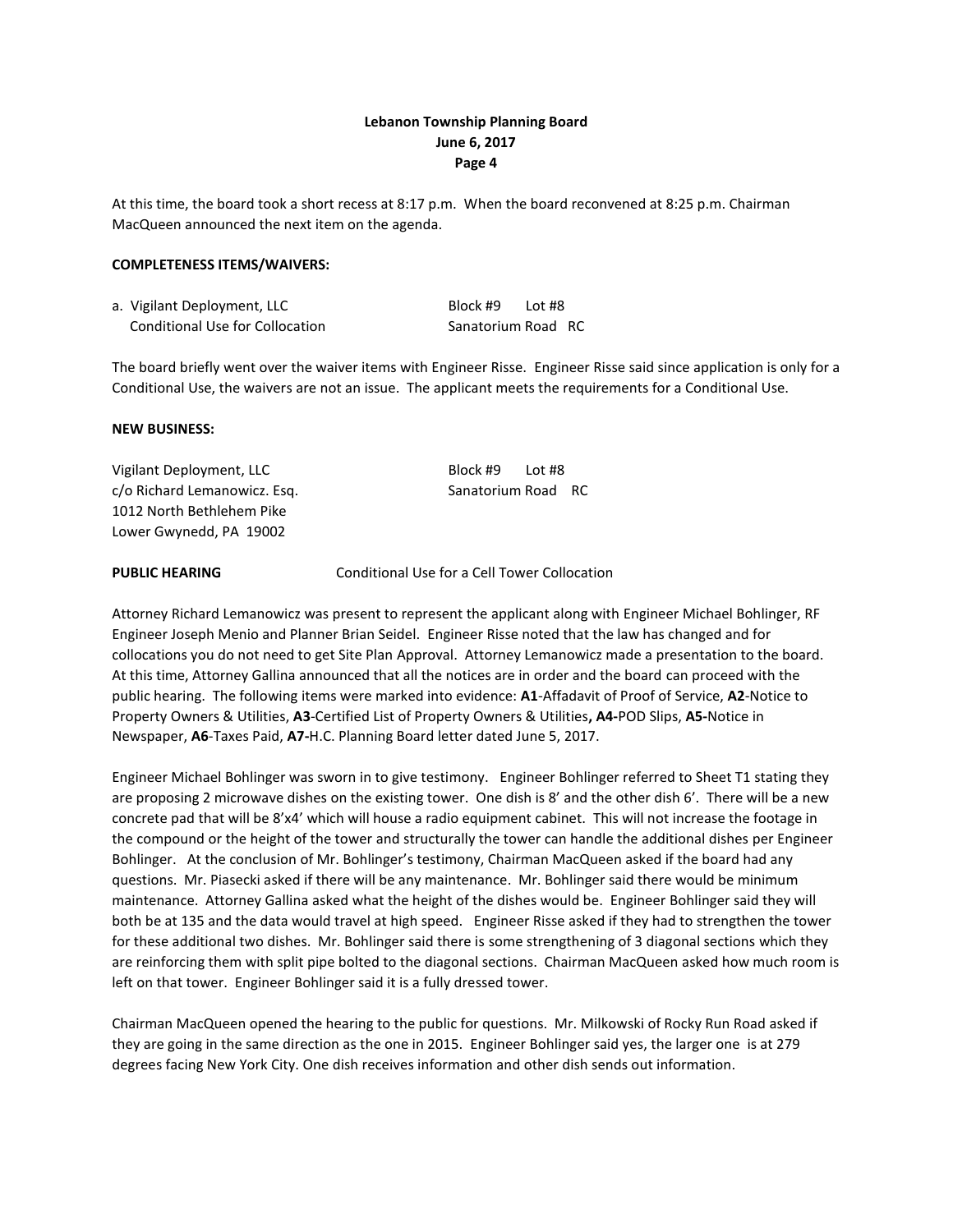Attorney Lemanowicz had RF Engineer Joseph Menio sworn in to give testimony. Attorney Lemanowicz referred to the report dated April 25, 2017, Antenna Site FCC RF Compliance Assessment Report prepared by Pinnacle Telecom Group. Attorney Lemanowicz asked Mr. Menio to give a brief report. Engineer Menio said the package with everything listed on the tower is ½ of 1% out of 100 what the FCC deems acceptable for exposure. When the antennas are operating they will be well below the guidelines established by the FCC for human exposure to those magnetic fields and also comply with the State guidelines. Engineer Menio said the State guidelines are 5 times less strict then the FCC guidelines. Engineer Menio said that this covers everything on the cell tower.

At the conclusion of Engineer Menio testimony, Chairman MacQueen asked the board if they had any questions of the testimony given. Mr. Duckworth asked if this took into account any of the towers nearby for radiation levels. Engineer Menio said that nothing is close enough to be counted into the equation. Mr. Skidmore asked where the measurements are taken. Engineer Menio using mathematical, they are assumed at ground level for a 6' ½ person. This is from zero to 500'. Chairman MacQueen opened the hearing to the public for questions. There were none.

Brian Seidel, Planner for the applicant was sworn in to give testimony. Planner Seidel stated that in reviewing the Conditional Use standards in the ordinance, they meet all the requirements. Planner Seidel said he did photographic simulations. View number 11 is a comparison view of the existing view of the photographic simulations. Attorney Gallina had it marked into evidence as **A8-**View from Sanatorium Road of the Cell Tower. Planner Seidel said there will be no increase in the height, width of the Tower or the compound. Planner Seidel said the applicant has met the purpose and intent of the ordinance. Planner Seidel said that under the middle class tax relief this would be considered an excluded structure. At the conclusion of Planner Seidel's testimony, Chairman MacQueen asked if the board had any questions. Mr. Schmidt asked about the middle class tax relief. Attorney Gallina said this was new legislation in 2012 that encourages collocations on existing towers.

Chairman Macqueen opened the hearing to the public for questions. There were none. Chairman MacQueen opened the hearing to the public for statements and comments. There were none. At this time Attorney Lemanowicz gave his summation. At the conclusion of the summation, motion by Ms. Bleck and seconded by Mr. Piasecki to close the public portion of the hearing. Unanimously approved.

The board deliberated at this time. At the conclusion of the deliberations, motion by Mr. Schmidt and seconded by Mr. Wunder to grant a Conditional Use with the following conditions:

a. Approvals from outside agencies having jurisdiction.

b. All fees and escrows to be current.

**ROLL CALL Yes:** Mr. McKee Mr. MacQueen **Absent:** Mr. Rich Mr. Duckworth Ms. Bleck Mr. Weiler Mr. Schmidt Mr. Wunder Mr. Gerlich Mr. Skidmore Mr. Piasecki

**Attorney Gallina will prepare the Resolution to be on the next Agenda of July 18, 2017.**